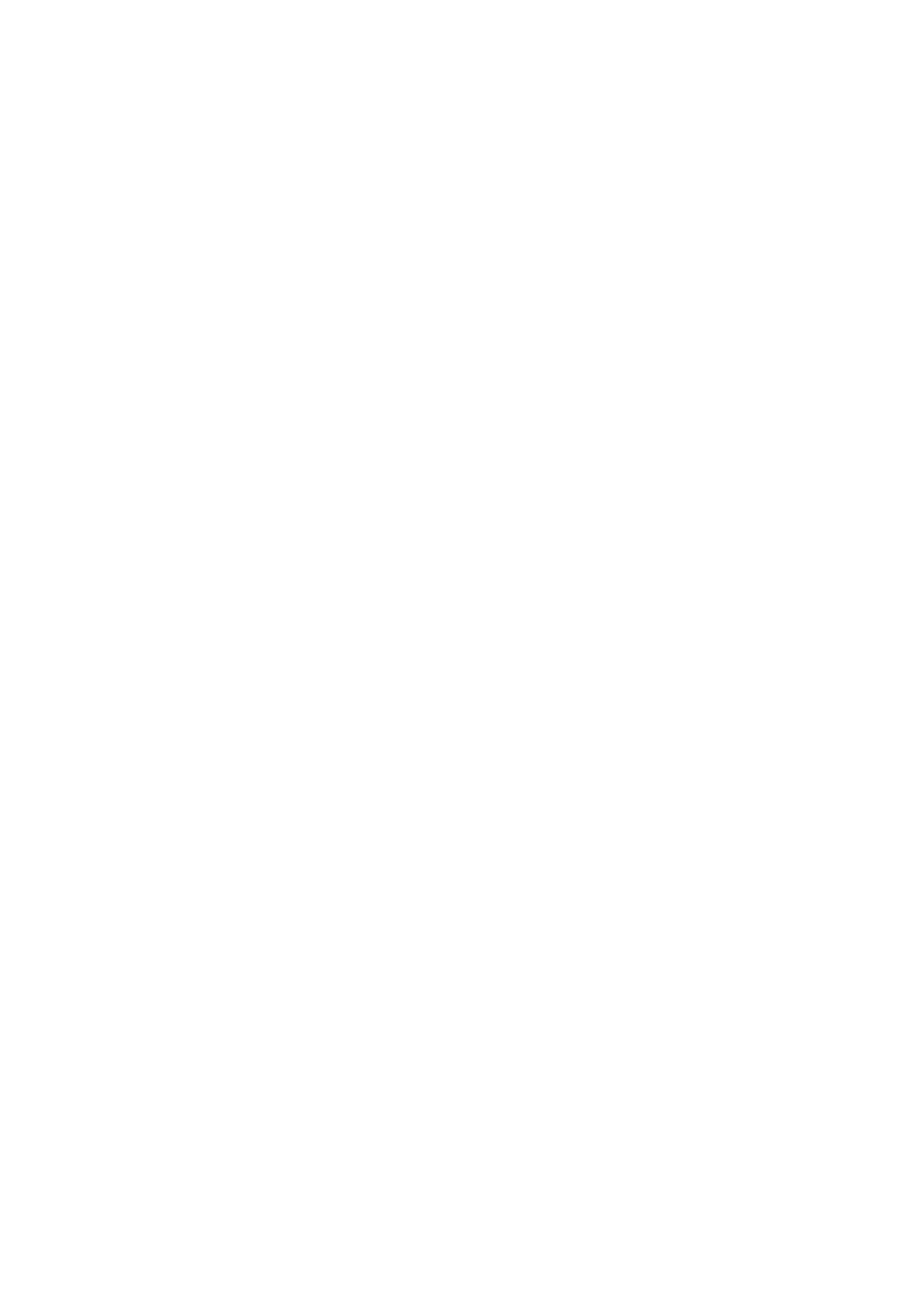

# SECTION 10: Stability and reactivity (....)

- Considered stable under normal conditions
- 10.6 Hazardous decomposition products
	- No hazardous decomposition products known

# SECTION 11: Toxicological information

- 11.1 Information on hazard classes as defined in Regulation (EC) No 1272/2008
	- Acute Toxicity

Based on available data, the classification criteria are not met

**Substances** 

| <b>Chemical Name</b> | LD <sub>50</sub><br>(oral, rat) | $LC_{50}$<br>(inhalation, rat) | LD <sub>50</sub><br>(dermal, rabbit) |
|----------------------|---------------------------------|--------------------------------|--------------------------------------|
| Araon                | No data available               | No data available              | No data available                    |
| Helium               | No data available               | No data available              | No data available                    |

### - Skin corrosion/irritation

Based on available data, the classification criteria are not met

| Substances |
|------------|
|------------|

| <b>Chemical Name</b> | Irritation/corrosion |
|----------------------|----------------------|
| Argon                | No data available    |
| Helium               | No data available    |

- Serious eye damage/irritation

Based on available data, the classification criteria are not met

**Substances** 

| <b>Chemical Name</b> | Irritation/corrosion |
|----------------------|----------------------|
| Argon                | No data available    |
| Helium               | No data available    |

- Respiratory or skin sensitisation

Based on the available data, the classification criteria are not met

**Substances** 

| <b>Chemical Name</b> | <b>Skin</b><br>sensitisation | <b>Respiratory</b><br>sensitisation |
|----------------------|------------------------------|-------------------------------------|
| Argon                | No data available            | No data available                   |
| Helium               | No data available            | No data available                   |

- Germ cell mutagenicity

Based on available data, the classification criteria are not met

#### **Substances**

| <b>Chemical Name</b> | <b>Toxicity - In</b><br>Vitro | Toxicity - In<br>Vivo |
|----------------------|-------------------------------|-----------------------|
| Araon                | No data available             | No data available     |
| Helium               | No data available             | No study available    |

- Carcinogenicity

Based on available data, the classification criteria are not met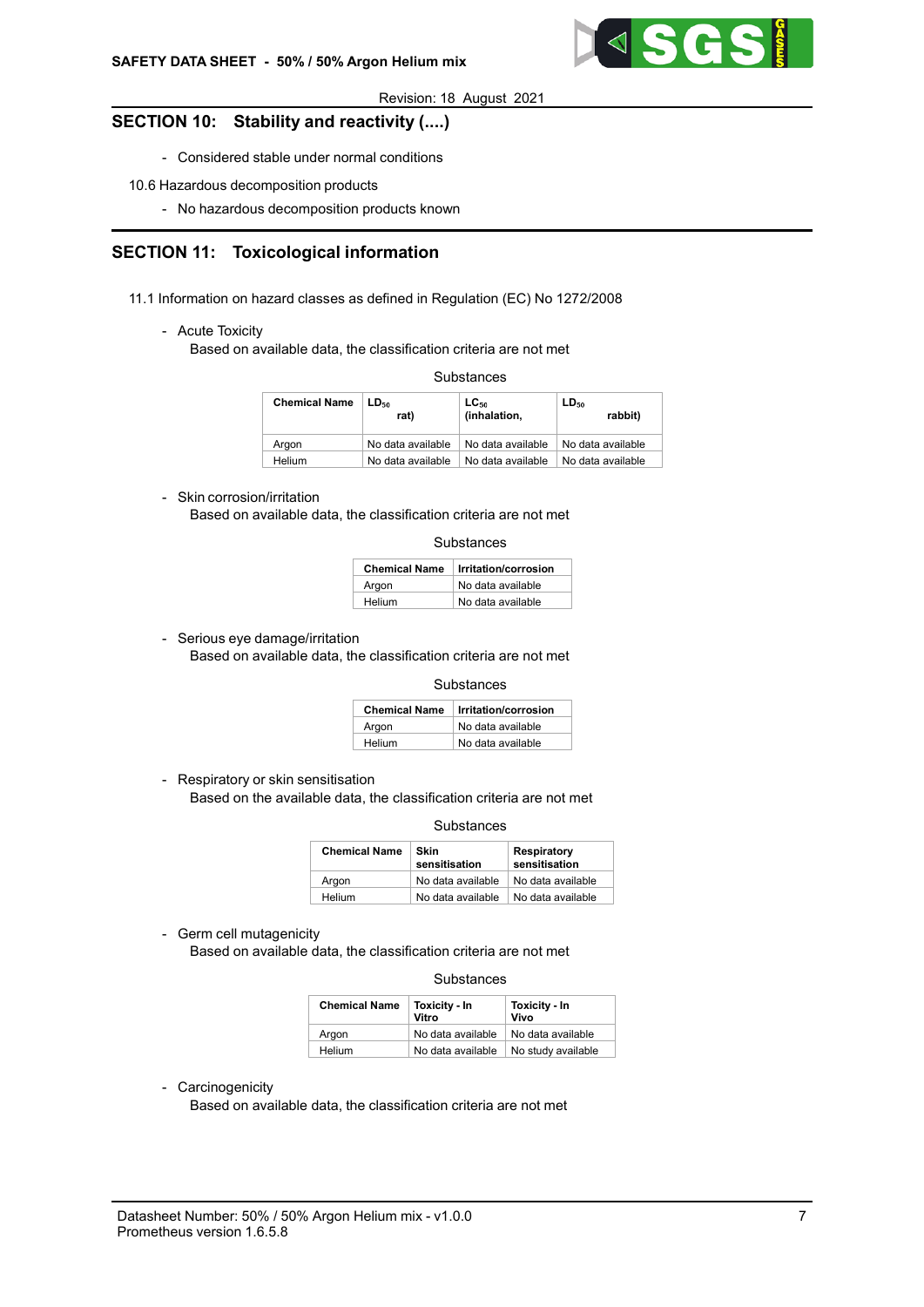

# SECTION 11: Toxicological information (....)

| <b>Chemical Name</b> | <b>NOAEL</b><br>(oral, rat) | <b>NOAEC</b><br>(inhalation, rat) | <b>NOAEL</b><br>(dermal, rat) |
|----------------------|-----------------------------|-----------------------------------|-------------------------------|
| Argon                | No data available           | No data available                 | No data available             |
| Helium               | No data available           | No data available                 | No data available             |

- Reproductive toxicity

Based on available data, the classification criteria are not met

**Substances** 

| <b>Chemical Name</b> | <b>NOAEL</b><br>(oral, rat) | <b>NOAEC</b><br>(inhalation, rat) | <b>NOAEL</b><br>(dermal, rat) |
|----------------------|-----------------------------|-----------------------------------|-------------------------------|
| Argon                | No data available           | No data available                 | No data available             |
| Helium               | No data available           | No data available                 | No data available             |

- Specific target organ toxicity (STOT) single exposure Based on the available data, the classification criteria are not met
- Specific target organ toxicity (STOT) repeated exposure Based on the available data, the classification criteria are not met

#### **Substances**

| <b>Chemical Name</b> | <b>NOAEL</b><br>(oral, rat) | <b>NOAEC</b><br>(inhalation, rat) | <b>NOAEL</b><br>(dermal, rat) |
|----------------------|-----------------------------|-----------------------------------|-------------------------------|
| Araon                | No data available           | No data available                 | No data available             |
| Helium               | No data available           | No data available                 | No data available             |

- Aspiration hazard

Based on the available data, the classification criteria are not met

- Contact with eyes No hazard expected under normal conditions of use
- Contact with skin No hazard expected under normal conditions of use
- Ingestion

No hazard expected under normal conditions of use

- Inhalation

Danger of suffocation at high concentrations due to oxygen displacement Exposure to oxygen deficient atmosphere may cause the following symptoms: dizziness, salivation, nausea, vomiting, loss of mobility/consciousness. Asphyxiation may bring about unconsciousness without warning and so rapidly that victim may be unable to protect themselves.

- 11.2 Information on other hazards
	- Does not contain any substances with endocrine disrupting properties

# SECTION 12: Ecological information

### 12.1 Toxicity

- Based on available data, the classification criteria are not met

#### **Substances**

| <b>Chemical Name</b> | $LC_{50}$ (fish)  | EC <sub>50</sub> (aquatic<br>invertebrates) | EC <sub>50</sub> (aquatic<br>algae) |
|----------------------|-------------------|---------------------------------------------|-------------------------------------|
| Araon                | No data available | No data available                           | No data available                   |
| Helium               | No data available | No data available                           | No data available                   |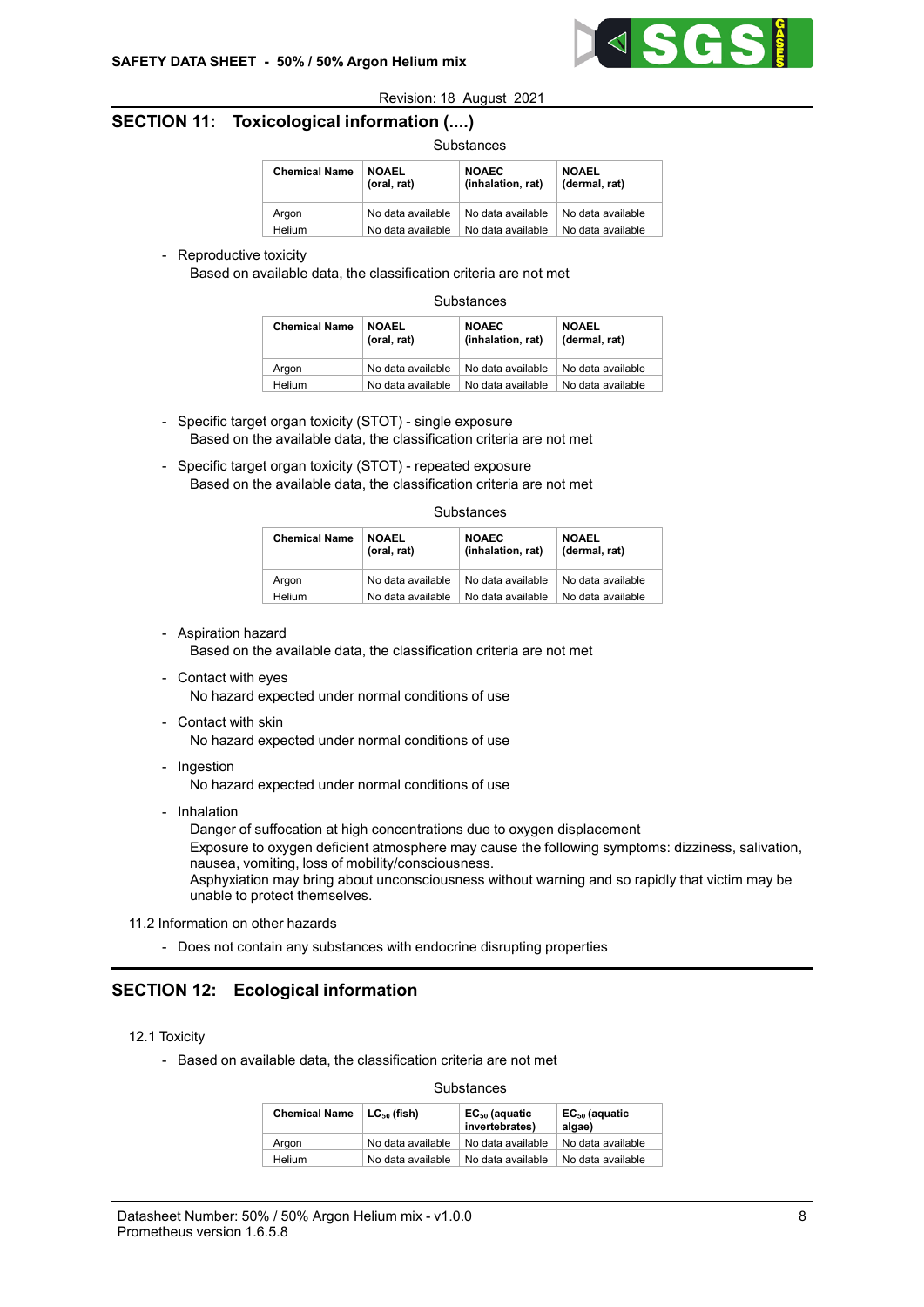

# SECTION 12: Ecological information (....)

### 12.2 Persistence and degradability

- No data available

### Substances

| <b>Chemical Name</b> | <b>Biodegradation</b> |
|----------------------|-----------------------|
| Argon                | No data available     |
| Helium               | No data available     |

#### 12.3 Bioaccumulative potential

- Bioaccumulation is not expected

### **Substances**

| <b>Chemical Name</b> | <b>Bioconcentration</b><br>Factor (BCF) | Log Kow           |
|----------------------|-----------------------------------------|-------------------|
| Argon                | No data available                       | No data available |
| Helium               | No data available                       | No data available |

12.4 Mobility in soil

- No data available

### **Substances**

| <b>Chemical Name</b> | Adsorption/desorption |
|----------------------|-----------------------|
| Argon                | No data available     |
| Helium               | No data available     |

12.5 Results of PBT and vPvB assessment

- Not a PBT according to REACH Annex XIII
- Not a vPvB according to REACH Annex XIII

12.6 Endocrine disrupting properties

- No information available
- 12.7 Other adverse effects
	- No information available

## SECTION 13: Disposal considerations

- 13.1 Waste treatment methods
	- Disposal should be in accordance with local, state or national legislation
	- Cylinders should be returned to suppliers
- 13.2 Classification
	- The waste must be identified according to the List of Wastes (2000/532/EC)
	- Hazardous Property Code(s): None assigned

# SECTION 14: Transport information



14.1 UN number or ID number

- UN No.: 1956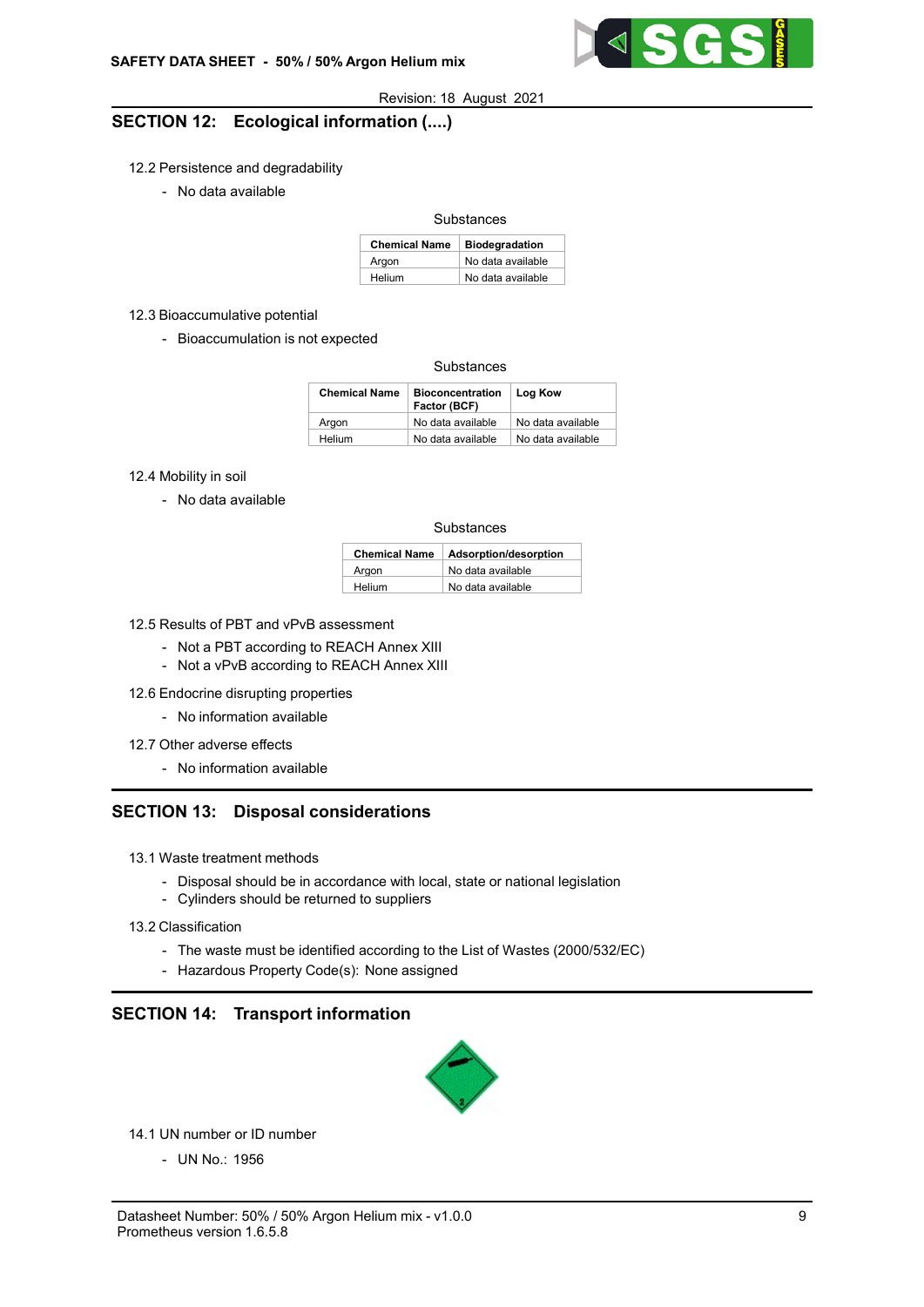

# SECTION 14: Transport information (....)

- 14.2 UN proper shipping name
	- Proper Shipping Name: COMPRESSED GAS, N.O.S. (Argon, Helium)
- 14.3 Transport hazard class(es)
	- Hazard Class: 2.2
- 14.4 Packing group
	- Packing Group: Not applicable
- 14.5 Environmental hazards
	- Not Classified
- 14.6 Special precautions for user
	- Ensure vehicle driver is aware of the potential hazards of the load and knows what to do in the event of an accident or an emergency.
	- Avoid transport on vehicles where the load space is not separated from the driver's compartment.
	- Before transporting product containers ensure there is adequate ventilation and:
		- they are firmly secured and the cylinder valve is closed and not leaking:
			- the valve outlet cap nut or plug (where provided) is correctly fitted;
			- the valve protection device (where provided) is correctly fitted.
	- The transportation information is not intended to convey all specific regulatory data relating to this material.
	- For complete transportation information, contact a SGS Gases customer service representative.

14.7 Maritime transport in bulk according to IMO instruments

- Not applicable

14.8 Road/Rail (ADR/RID)

- ADR UN No.: 1956
- Proper Shipping Name: COMPRESSED GAS, N.O.S. (Argon, Helium)
- ADR Hazard Class: 2
- ADR Packing Group: Not applicable
- Tunnel Code: (E)
- 14.9 Sea (IMDG)
	- 1956 - IMDG UN No.:
	- Proper Shipping Name: COMPRESSED GAS, N.O.S. (Argon, Helium)
	- 2.2 - IMDG Hazard Class:
	- IMDG Packing Group.: Not applicable

14.10 Air (ICAO/IATA)

- ICAO UN No.: 1956
- Proper Shipping Name: COMPRESSED GAS, N.O.S. (Argon, Helium)
- ICAO Hazard Class: 2.2
- ICAO Packing Group: Not applicable

# SECTION 15: Regulatory information

15.1 Safety, health and environmental regulations/legislation specific for the substance or mixture

- This safety data sheet is provided in compliance with REACH Regulation (EC) No 1907/2006 (as amended by Regulation (EU) 2020/878) and UK REACH
- The GB Classification, Labelling and Packaging Regulation (GB CLP) applies in Great Britain
- Regulation (EC) No. 1272/2008 on the classification, labelling and packaging of substances and mixtures (CLP Regulation) applies in Europe
- Seveso III Directive (2012/18/EU, Dangerous Substances in Annex I: None